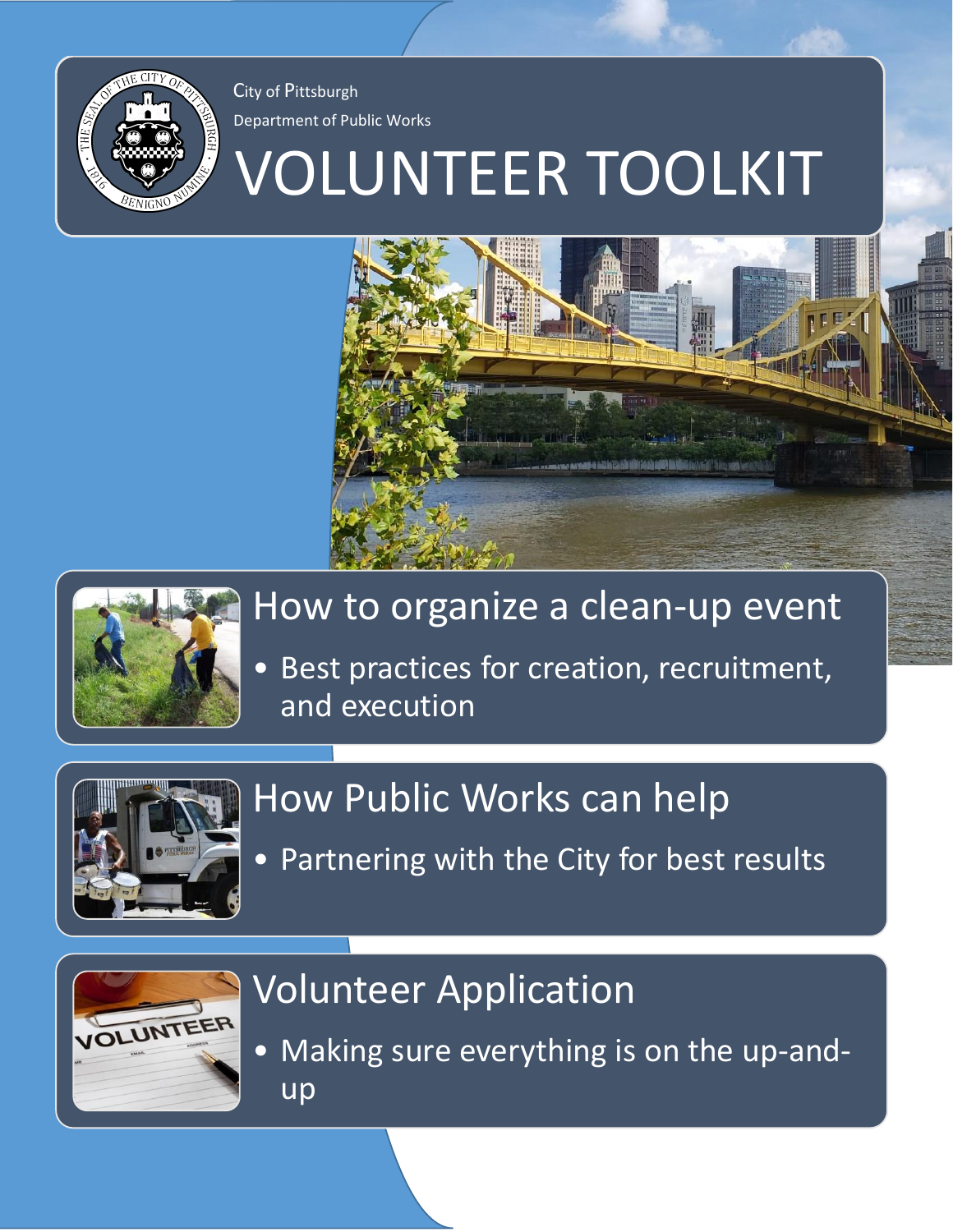#### The "Who, What, When, & Where?"

- Choose what day event takes place-and a rain date if needed
- Make it during daylight hours with clear start and stop times
- Select a location that is easy to find and easy to congregate
- Choose clear and attainable goals of what needs to be accomplished
- Make point of contact known and accessible

#### People want to help, so let them know!

- Speak at local neighborhood meetings or events
- Share your event using social media, like Facebook, Twitter, Nextdoor, or PittsburghCares.org
- Contact papers to let them know of volunteer opportunies for local residents
- Ask local businesses to hang fliers in windows -but be wary of posting outside as it can just become more litter

#### Who's bringing what?

- Figure out what supplies might be needed beforehand
- Decide if any food or drinks will be provided. Many times local businesses may donate for volunteer efforts in their area
- Water, at the very least, is always a good idea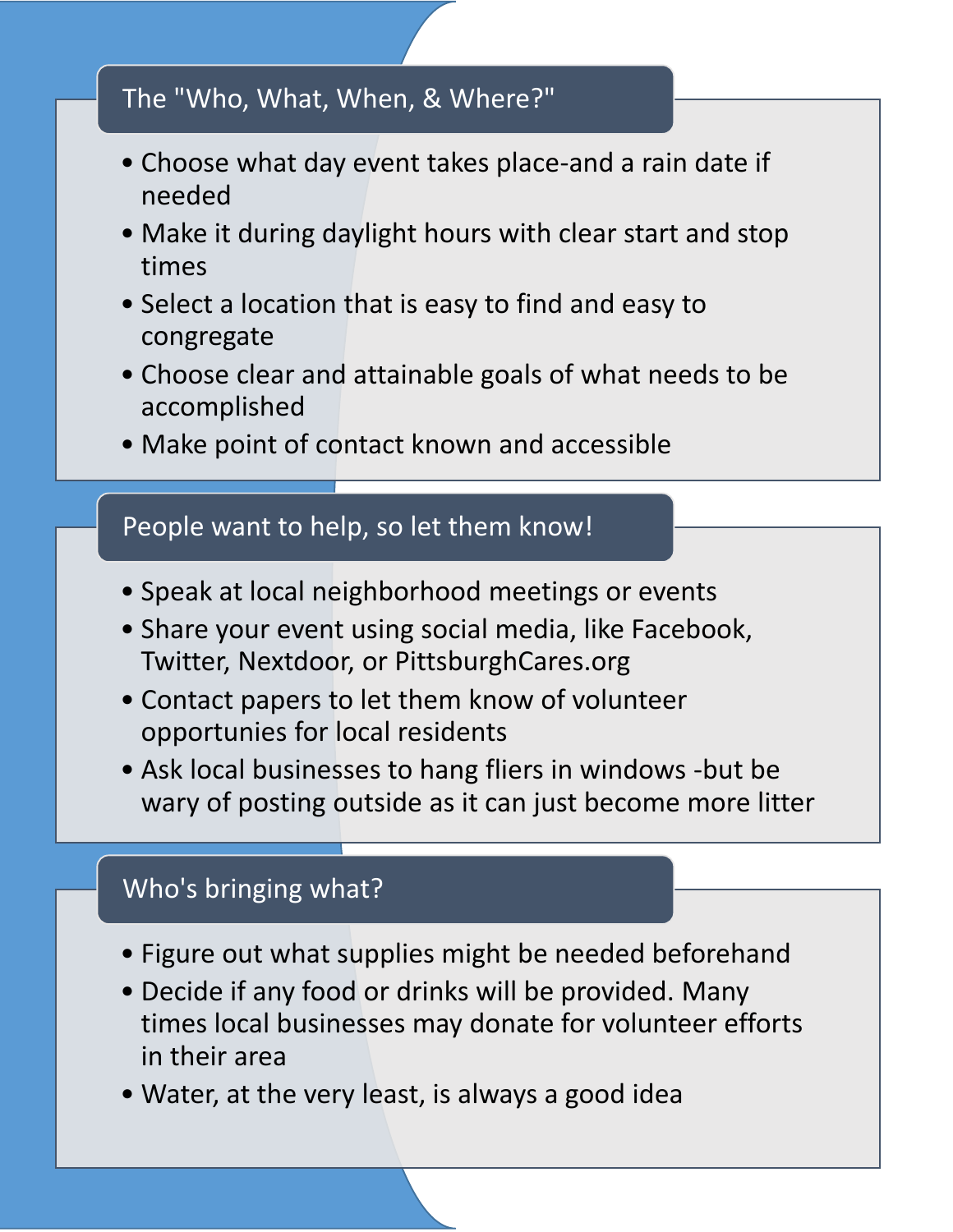#### Safety First

- Verbally go over potential safety hazards at event location with volunteers
- Never reach for anything you can't see
- Stay out of roads
- Wear brightly colored clothing for visibility
- Stay hydrated

#### Divide and Conquer

- Make sure all volunteers sign the sign in sheets and waivers
- Have multiple tasks ready for assignment
- Announce each task and ask who would like to work it in order to cover all responsibilities as needed

#### A Job Well Done

- After the clean-up is completed, collect all supplies
- Remove any signs or fliers placed for clean up
- Place collected refuse for easy Public Works pick up
- Take before and after pictures for future recruitment efforts
- Thank everyone involved for their help in keeping Pittsburgh clean